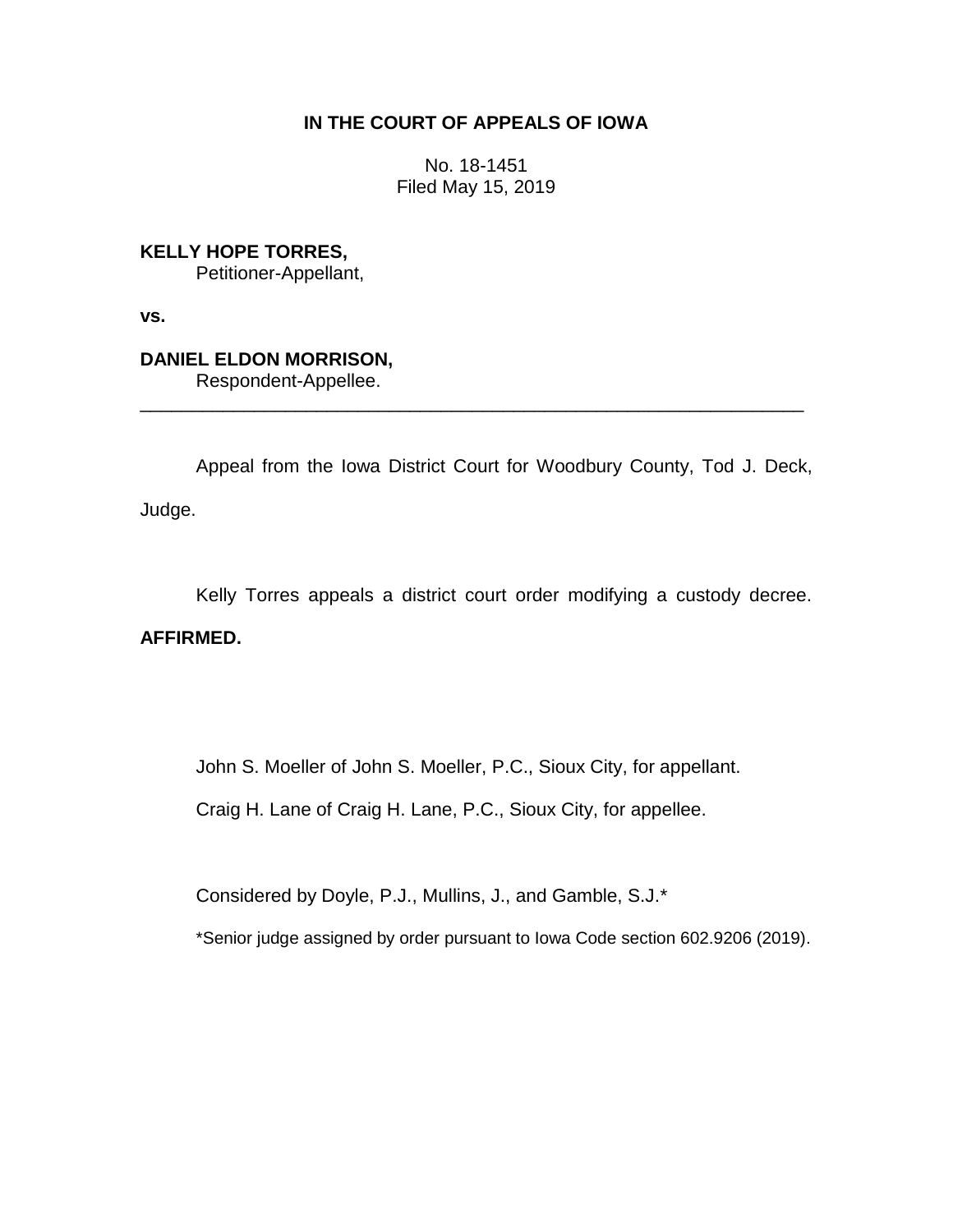#### **MULLINS, Judge.**

Kelly Torres and Daniel Morrison were never married but are the parents of X.M.-T., born in 2009. A stipulated decree establishing custody, visitation, and child support was entered in September 2011. At that time, both parties were residing in Sioux City. The stipulated decree provided for joint legal custody and shared physical care of the child pursuant to a specific parenting-time schedule. In August 2014, the decree was modified by stipulation to provide each of the parties with parenting time on an every-other-week basis.

Daniel is a middle school special education and behavioral teacher. He also works part time at a boys and girls home. Daniel married his current wife, Heather, in October 2016. The marriage produced a son, who was eighteen months old at the time of the modification trial. Heather is a stay-at-home mom. Daniel, Heather, and their son now live in Remsen, which is roughly forty-five minutes away from Sioux City. Kelly continues to reside in Sioux City with her adult son from a prior relationship. Daniel maintains a structured parenting style. Kelly maintains a more freestyle approach to parenting. Daniel is generally supportive of Kelly's relationship with X.M.-T. Kelly appears to be unsupportive of X.M.-T.'s relationship with Daniel; she says negative things about Daniel in front of X.M.-T. Examples of these types of comments include statements that Daniel does not love him anymore or Daniel loves his younger son more than he loves X.M.-T.

The evidence shows the continuing viability of the shared-physical-care arrangement has deteriorated since the last modification, largely as a result of Kelly's conduct. For example, in the spring of 2015, there was an incident in which, according to Daniel's testimony, Kelly came to Daniel's residence and threw

2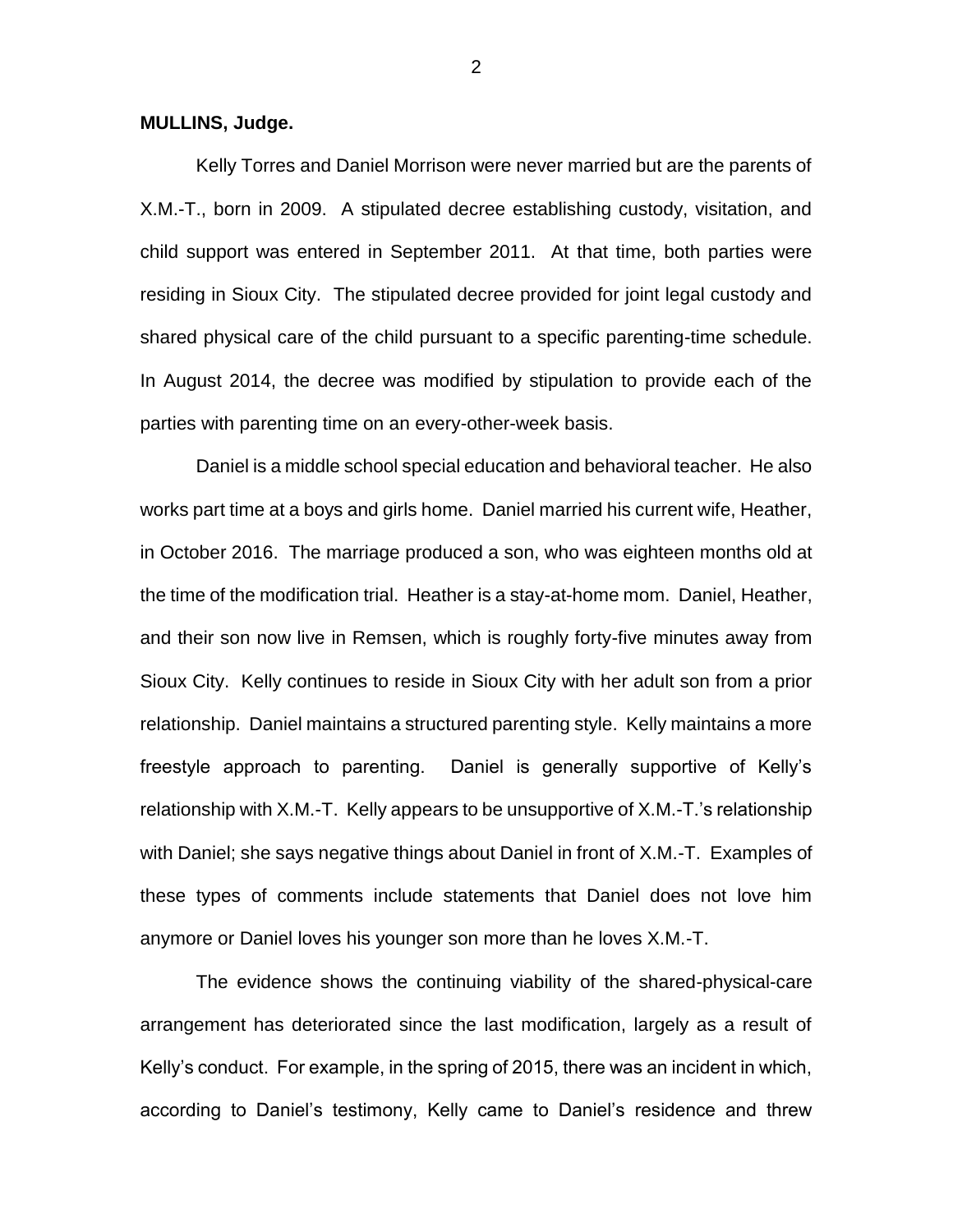somewhat of a tantrum as a result of Daniel making the child eat steak for dinner instead of what the child wanted, chicken. According to Kelly's testimony, she came to the residence upon concerns that Daniel was physically abusing the child. Kelly ultimately called the police. When the police arrived, Kelly told the officers she observed Daniel throw the child down. Officers inspected the child. No criminal charges were filed. Then, in June, there was an incident at Daniel's church in which Kelly essentially showed up and took the child during Daniel's parenting time. A similar incident occurred following one of the child's t-ball games in June 2016.

In mid-September 2016, a few weeks before Daniel and Heather were to be married, there was a disagreement between Daniel and Kelly concerning one of the child's doctor's appointments. Kelly alleges Daniel physically assaulted her during this episode. Her claim is wholly unsubstantiated. Shortly thereafter, Kelly filed a petition for relief from domestic abuse against Daniel. A temporary protective order was initially entered prohibiting Daniel from contacting X.M.-T., which would have prevented the child from attending Daniel's wedding. However, the district court struck that part of the order shortly before the wedding. Kelly's petition for relief was ultimately denied because she "failed to meet her burden of proof that an assault occurred." On September 22, Kelly filed a petition requesting modification of the physical-care provisions of the custody decree, alleging Daniel "has physically abused [Kelly] and the parties' child." Daniel counterclaimed for sole legal custody and physical care. About a week after Kelly filed her modification petition, Kelly reported to the Iowa Department of Human Services (DHS) that Daniel physically abused her and the child. A child-abuse assessment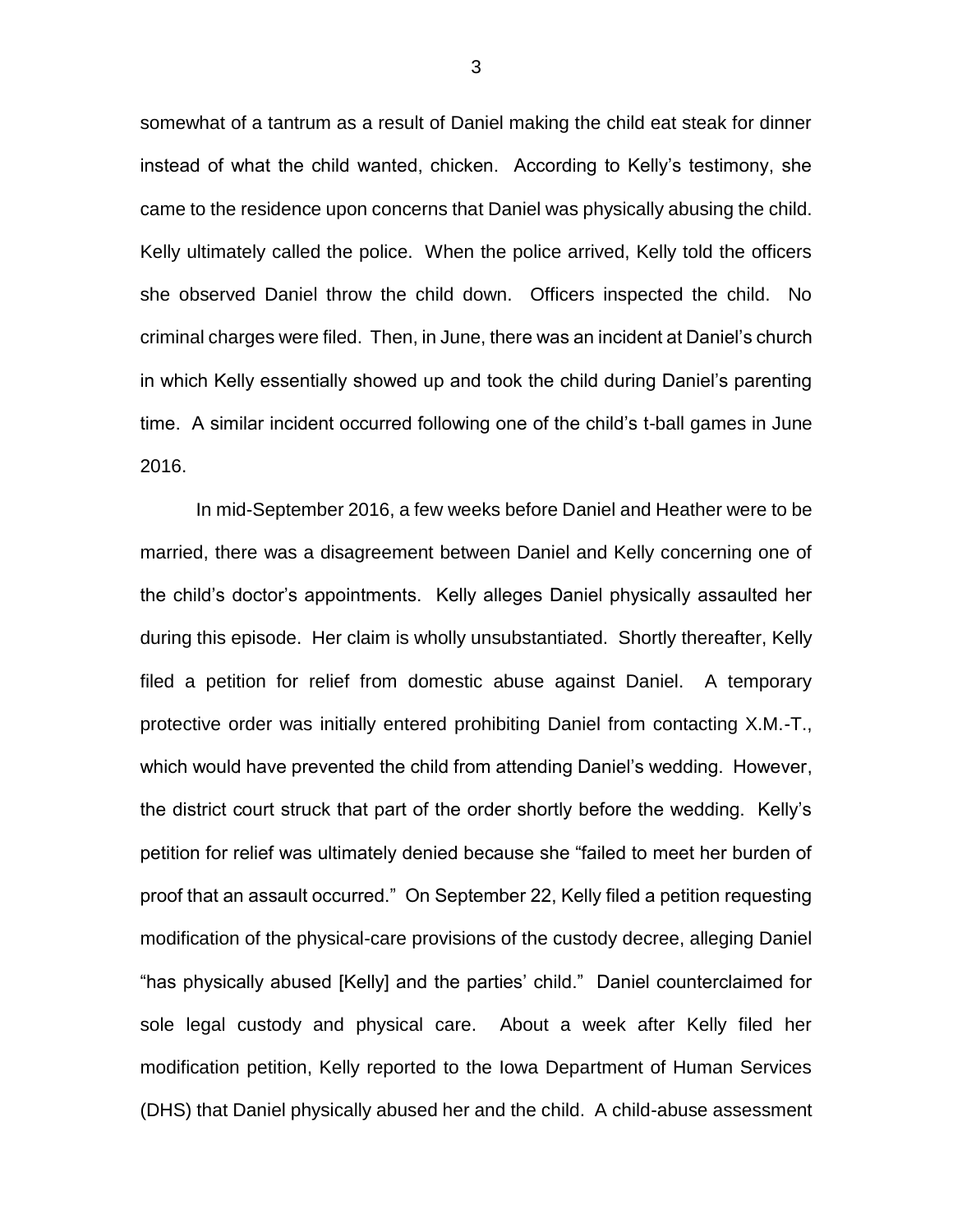was conducted, which resulted in a not-confirmed finding. There is evidence that Kelly coached the child to report negative things about Daniel during the investigation. More than a year later, in November 2017, Kelly reported to DHS that Daniel physically abused his younger son. An investigation likewise resulted in a not-confirmed finding. Again, there is evidence that Kelly coached X.M.-T. in relation to this investigation.

Kelly agreed in her testimony that she has contacted law enforcement to conduct welfare checks at Daniel's residence on several occasions, too many times to count. As the district court noted, "There was no credible evidence presented to support the reasonableness of any of these 'welfare checks.'" Generally speaking, since the decree was modified in 2014, the parties' ability to effectively communicate in furtherance of the child's best interests has languished.

Prior to the modification trial, Kelly withdrew her request for modification of physical care. Daniel continued to seek modification of custody and physical care. In its subsequent modification ruling, the court declined to modify legal custody but awarded Daniel physical care with liberal visitation for Kelly. The court also modified other provisions of the decree relative to the modification of physical care. The court denied Kelly's motion to reconsider, enlarge, or amend pursuant to Iowa Rule of Civil Procedure 1.904(2). Kelly appeals. She argues Daniel did not meet his burden to show a substantial change in circumstances or that he has a superior ability to minister to the child's needs.

Appellate review of an equitable action to modify the physical-care provisions of a custody decree is de novo. *See* Iowa R. App. P. 6.907; *Melchiori v. Kooi*, 644 N.W.2d 365, 368 (Iowa Ct. App. 2002); *see also In re Marriage of* 

4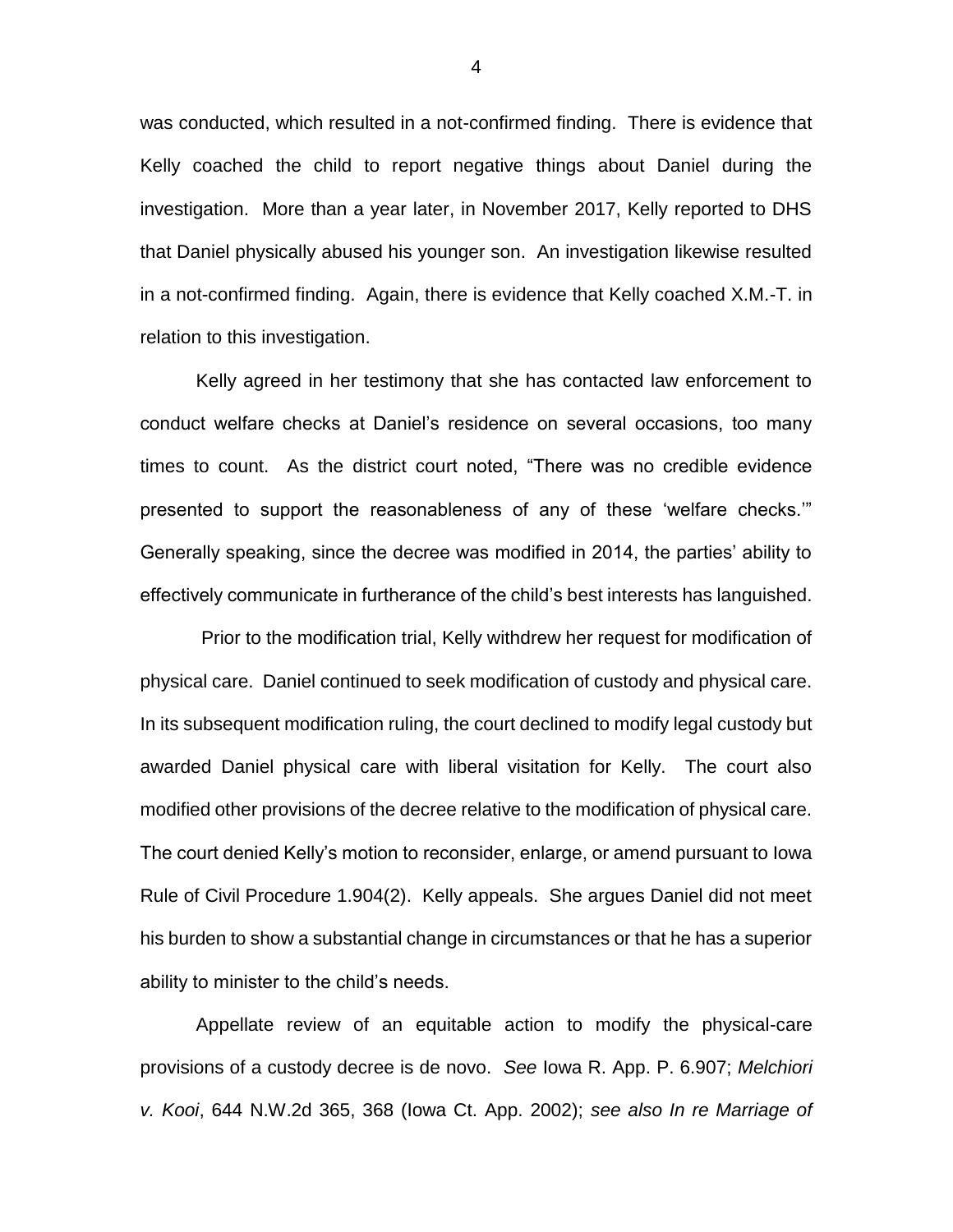*Hoffman*, 867 N.W.2d 26, 32 (Iowa 2015). We give weight to the factual findings of the district court, especially when considering the credibility of witnesses, but we are not bound by them. Iowa R. App. P. 6.904(3)(g). The best interests of the child is our primary consideration. Iowa R. App. P. 6.904(3)(o); *Hoffman*, 867 N.W.2d at 32.

The following principles apply to modification of the physical-care provisions of a custody decree:

[T]he applying party must establish by a preponderance of evidence that conditions since the decree was entered have so materially and substantially changed that the [child's] best interests make it expedient to make the requested change. The changed circumstances must not have been contemplated by the court when the decree was entered, and they must be more or less permanent, not temporary. They must relate to the welfare of the child[]. A parent seeking to take custody from the other must prove an ability to minister more effectively to the [child's] well being. The heavy burden upon a party seeking to modify custody stems from the principle that once custody of children has been fixed it should be disturbed only for the most cogent reasons.

*In re Marriage of Frederici*, 338 N.W.2d 156, 158 (Iowa 1983).

On appeal, Kelly agrees "the record is filled with incidents of tension, selfishness and anger." However, she argues the circumstances show "the parties can effectively co-parent and communicate when it comes to" furthering the child's best interests and, therefore, no change in circumstances has occurred. Upon our de novo review, we disagree. Kelly has deliberately made unsubstantiated claims against Daniel in her apparent quest to extricate him from the child's life. Daniel has taken the high road and chosen not to follow suit by engaging in similar tactics. We have no doubt the acrimony between the parties resulting from Kelly's conduct is the root of the child's anxiety and related mental-health issues. Simply stated,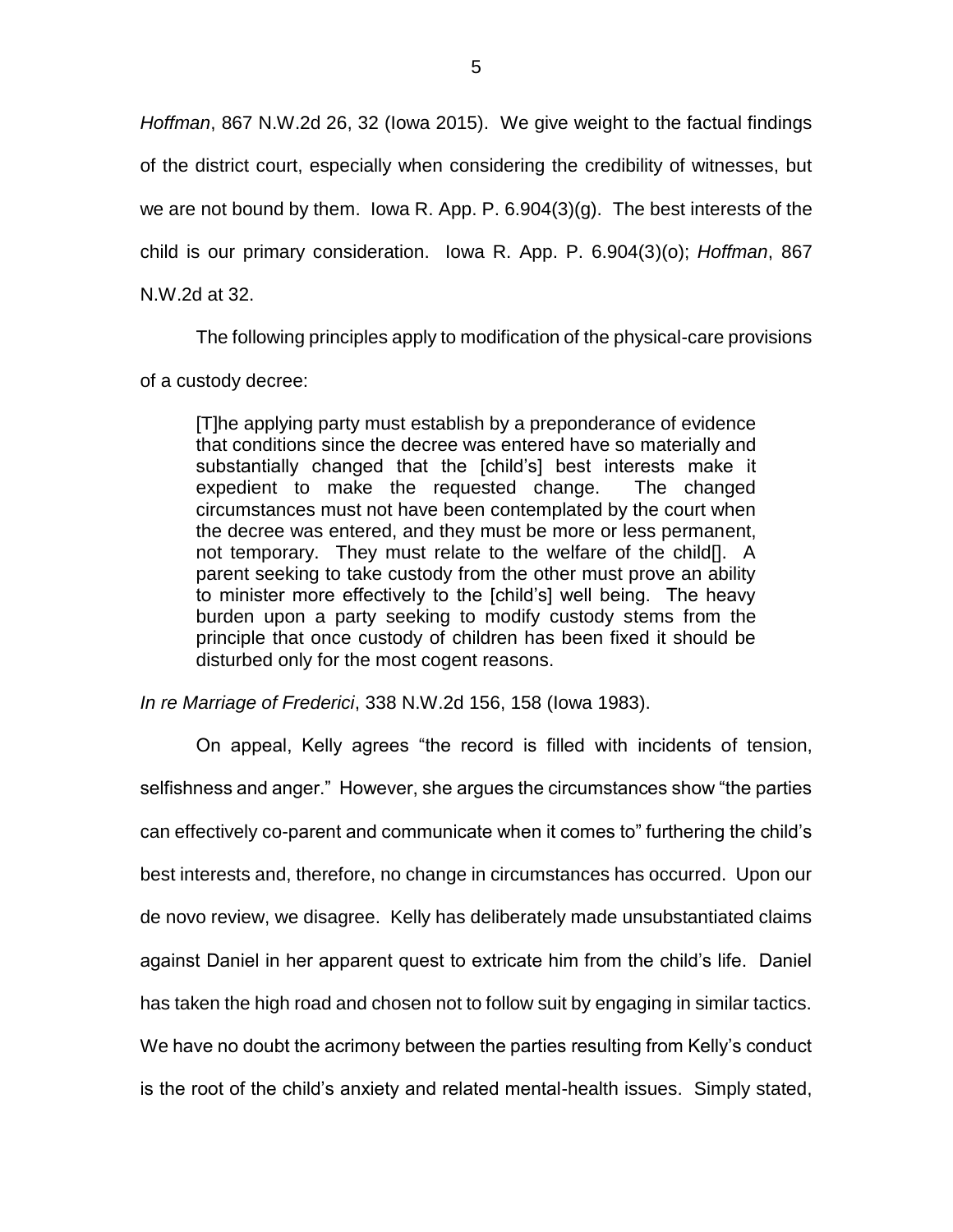"[t]he shared custody provisions agreed to by these parties and incorporated into the decree have not evolved as envisioned by either of the parties or the court." *Melchiori*, 644 N.W.2d at 368. The discord between the parties has had a disruptive effect on the child and amounts to a substantial change in circumstances warranting modification of the physical-care provisions of the decree. *See id.* The fact that Kelly has continued in her tirade over several years shows the change in circumstances is "more or less permanent, not temporary." *See Frederici*, 338 N.W.2d at 158. We conclude Daniel met his burden to show a substantial change in circumstances.

We turn to whether Daniel met his burden to show he has a superior ability to minister to the child's well-being. *See In re Marriage of Harris*, 877 N.W.2d 434, 440 (Iowa 2016); *Frederici*, 338 N.W.2d at 158. Our primary consideration in making this determination is the long-term best interests of the child. *See In re Marriage of Zabecki*, 389 N.W.2d 396, 395 (Iowa 1986). "Prior cases are of little precedential value, except to provide a framework for our analysis, and we must ultimately tailor our decision to the unique facts and circumstances before us." *See In re Marriage of Kleist*, 538 N.W.2d 273, 276 (Iowa 1995).

"The factors the court considers in awarding custody are enumerated in Iowa Code section 598.41(3)" (2016). *In re Marriage of Courtade*, 560 N.W.2d 36, 37 (Iowa Court App. 1996). "Although Iowa Code section 598.41(3) does not directly apply to *physical care* decisions, . . . the factors listed here as well as other facts and circumstances are relevant in determining" physical care. *In re Marriage of Hansen*, 733 N.W.2d 683, 696 (Iowa 2007). "In determining which parent serves the child's best interests, the objective is to place the child in an environment most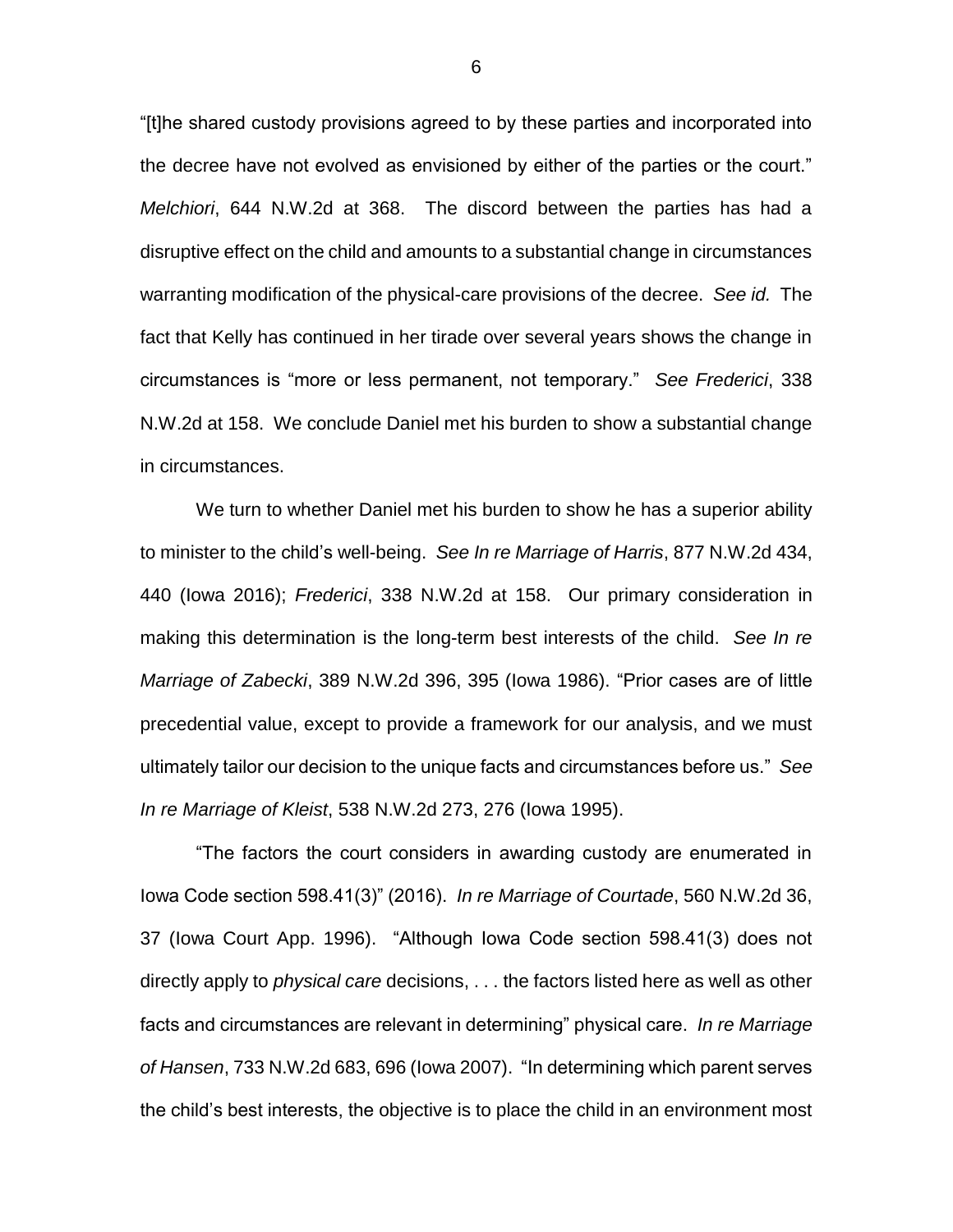likely to bring the child to healthy physical, mental, and social maturity." *Courtade*, 560 N.W.2d at 38. The following factors are relevant to the determination of which parent can more effectively minister to the child's long-term well-being in this case: (1) whether each parent would be a suitable custodian, (2) whether the child will suffer due to lack of active contact with and attention from both parents, (3) whether the parents can effectively communicate about the child's needs, (4) whether both parents have actively cared for the child, (5) whether each parent can support the other's relationship with the child, (6) whether one or both parents agree to or oppose shared physical care, and (7) the geographic proximity of the parents. *See*  Iowa Code § 598.41(3). We also note our consideration of the characteristics of the child and parents, the child's needs and the parents' capacity and interests in meeting the same, the relationships between the parents and child, the effect of continuing or disrupting an existing physical-care arrangement, the nature of each proposed environment, and any other relevant matter disclosed by the evidence. *See In re Marriage of Winter*, 223 N.W.2d 165, 166–67 (Iowa 1974).

We acknowledge that neither parent is perfect nor a bad parent. "Determining what custodial arrangement will best serve the long-range interest of a child frequently becomes a matter of choosing the least detrimental available alternative for safeguarding the child's growth and development." *Id.* at 167. Upon our de novo review of the record and consideration of the foregoing factors, we agree with the district court that Daniel met his burden to show he can provide superior care to the child. That is not to say that we think Daniel can provide perfect care, or that Kelly has not historically provided good care; we only conclude placement in Daniel's physical care will be "most likely to bring the child to healthy